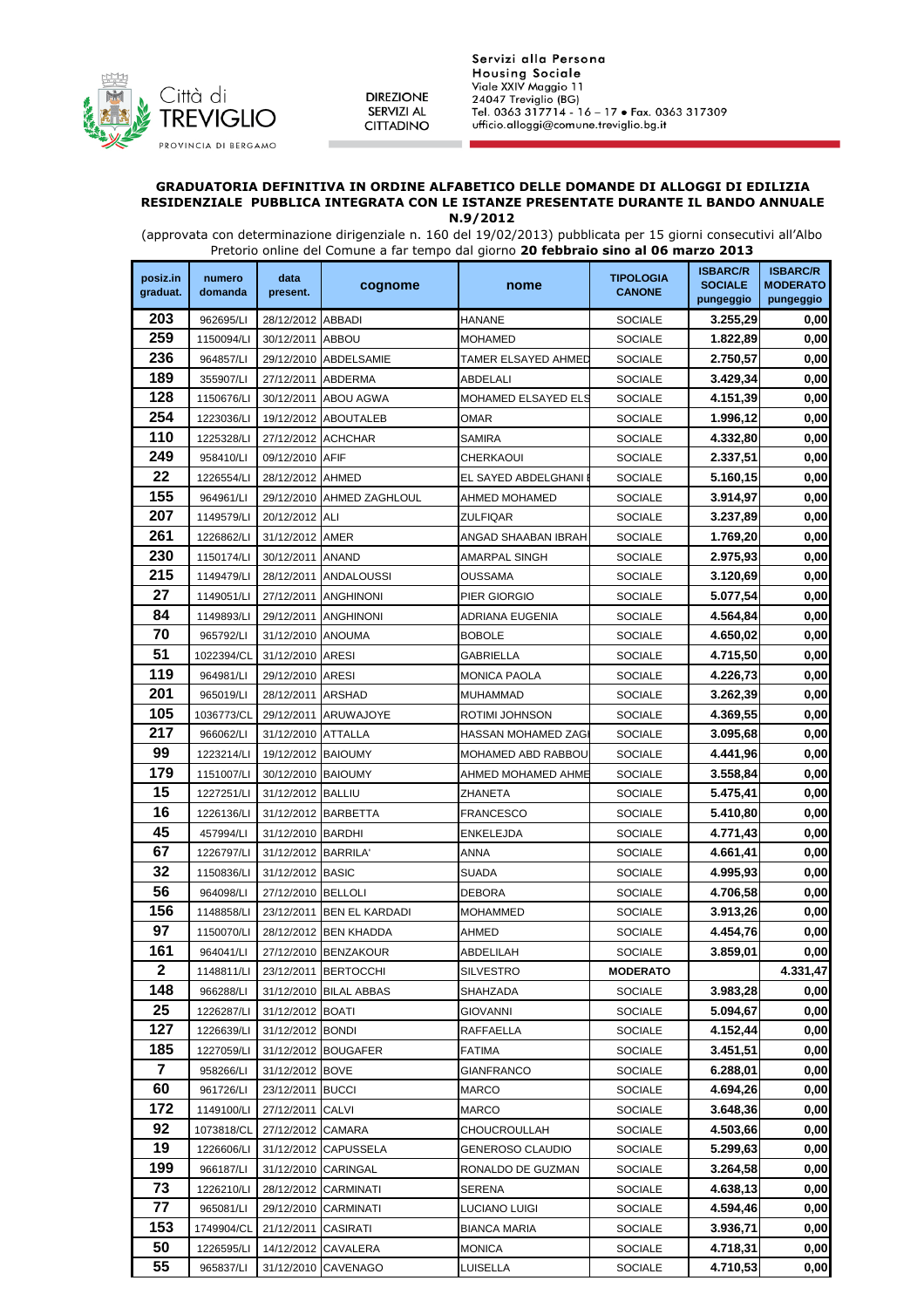

| posiz.in  | numero                  | data                           |                                               |                        | <b>TIPOLOGIA</b>                 | <b>ISBARC/R</b>             | <b>ISBARC/R</b>              |
|-----------|-------------------------|--------------------------------|-----------------------------------------------|------------------------|----------------------------------|-----------------------------|------------------------------|
| graduat.  | domanda                 | present.                       | cognome                                       | nome                   | <b>CANONE</b>                    | <b>SOCIALE</b><br>pungeggio | <b>MODERATO</b><br>pungeggio |
| 80        | 1225310/LI              | 27/12/2012 CELA                |                                               | <b>FATOS</b>           | <b>SOCIALE</b>                   | 4.579,20                    | 0,00                         |
| 31        | 1226888/LI              | 20/12/2012 CELLA               |                                               | AMEDEO                 | <b>SOCIALE</b>                   | 5.021,42                    | 0,00                         |
| 72        | 1724865/CL              | 23/12/2011                     | <b>CESA</b>                                   | MARIA ARCA             | <b>SOCIALE</b>                   | 4.647,77                    | 0,00                         |
| 144       | 1149747/LI              | 29/12/2011                     | <b>CHAOUI</b>                                 | LARBI                  | <b>SOCIALE</b>                   | 4.019,32                    | 0,00                         |
| 163       | 414858/LI               |                                | 31/12/2010 CHAUDHARY                          | <b>GHULAM QADIR</b>    | <b>SOCIALE</b>                   | 3.823,23                    | 0,00                         |
| 94        | 1226658/LI              |                                | 28/12/2012 CIAVARELLA                         | LUDOVICO               | <b>SOCIALE</b>                   | 4.494,83                    | 0,00                         |
| 23        | 1224889/LI              | 24/12/2012 CIPOLLA             |                                               | MARIA GABRIELLA        | <b>SOCIALE</b>                   | 5.128,31                    | 0,00                         |
| 85        | 1148879/LI              | 27/12/2011                     | <b>COLPANI</b>                                | VIRGINIA               | <b>SOCIALE</b>                   | 4.563,12                    | 0,00                         |
| 212       | 1222149/LI              |                                | 18/12/2012 COMPAORE                           | <b>SENI</b>            | <b>SOCIALE</b>                   | 3.164,37                    | 0,00                         |
| 43        | 1226583/LI              | 31/12/2012 CONTI               |                                               | <b>FRANCO</b>          | <b>SOCIALE</b>                   | 4.780,30                    | 0,00                         |
| 166       | 965784/LI               | 31/12/2010 CONTI               |                                               | ELENA                  | <b>SOCIALE</b>                   | 3.766,95                    | 0,00                         |
| 136       | 1224603/LI              | 21/12/2012 COPPOLA             |                                               | <b>BARBARA</b>         | <b>SOCIALE</b>                   | 4.081,59                    | 0,00                         |
| 57        | 1036727/CL              | 20/12/2011 CORTESI             |                                               | AGOSTINA               | <b>SOCIALE</b>                   | 4.700,84                    | 0,00                         |
| 206       | 1227333/LI              | 06/12/2012 COVRIG              |                                               | VERA                   | <b>SOCIALE</b>                   | 3.238,10                    | 0,00                         |
| 35        | 1148729/LI              | 23/12/2011 CREANZA             |                                               | GIUSEPPINA ROSA CHIA   | <b>SOCIALE</b>                   | 4.938,85                    | 0,00                         |
| 63        | 1224524/LI              |                                | 21/12/2012 CRISTAUDO                          | <b>MICHELE</b>         | SOCIALE                          | 4.681,51                    | 0,00                         |
| 173       | 755854/LI               | 30/12/2011 CRIVENNA            |                                               | <b>RAMON</b>           | <b>SOCIALE</b>                   | 3.624,47                    | 0,00                         |
| 224       | 963088/LI               | 22/12/2010 D'ALOI              |                                               | ANTONIO                | <b>SOCIALE</b>                   | 3.050,78                    | 0,00                         |
| 113       | 1226654/LI              | 31/12/2012 DAMIANI             |                                               | <b>PAOLA</b>           | <b>SOCIALE</b>                   | 4.280,85                    | 0,00                         |
| 4         | 1226176/LI              |                                | 31/12/2012 DE SIMONE                          | RAFFAELLA              | <b>SOCIALE</b>                   | 6.693,25                    | 0,00                         |
| 152       | 1227310/LI              | 31/12/2012 DEDA                |                                               | <b>MALTIN</b>          | <b>SOCIALE</b>                   | 3.972,99                    | 0,00                         |
| 86        | 1221189/LI              | 14/12/2012 DI PIETRO           |                                               | <b>ELIO</b>            | <b>SOCIALE</b>                   | 4.553,12                    | 0,00                         |
| 190       | 1541633/CL              | 28/12/2011                     | <b>DIAKHATE</b>                               | MOR AWA                | <b>SOCIALE</b>                   | 3.429,06                    | 0,00                         |
| 5         | 1226487/LI              | 31/12/2012 DIALLO              |                                               | DOUDOU AMADOU          | <b>MODERATO</b>                  |                             | 4.061,87                     |
| 187       | 1148740/LI              | 23/12/2011 DIONE               |                                               | <b>SENEBA</b>          | <b>SOCIALE</b>                   | 3.447,35                    | 0,00                         |
| 93        | 965041/LI               | 29/12/2010 DIOP                |                                               | Darou                  | <b>SOCIALE</b>                   | 4.494,96                    | 0,00                         |
| 117       | 1150969/LI              | 27/12/2012 DIOP                |                                               | <b>BACAR</b>           | <b>SOCIALE</b>                   | 4.250,18                    | 0,00                         |
| 170       | 443869/LI               | 29/12/2010 DIOP                |                                               | <b>FATOU</b>           | <b>SOCIALE</b>                   | 3.713,69                    | 0,00                         |
| 178       | 965985/LI               | 31/12/2010 DIOP                |                                               | AMSATOU                | <b>SOCIALE</b>                   | 3.565,71                    | 0,00                         |
| 39        | 1148832/LI              | 23/12/2011 DISCANNI            |                                               | ANGELA                 | <b>SOCIALE</b>                   | 4.834,08                    | 0,00                         |
| 130       | 356953/LI               | 28/12/2011 DJAFFAR             |                                               | AHMED                  | <b>SOCIALE</b>                   | 4.138,67                    | 0,00                         |
| 233       | 1226594/LI              | 28/12/2012 DOKO                |                                               | XHORXHI                | <b>SOCIALE</b>                   | 2.814,89                    | 0,00                         |
| 28        | 1226646/LI              | 31/12/2012 DULI                |                                               | <b>BESIM</b>           | <b>SOCIALE</b>                   | 5.075,71                    | $\mathbf{0{,}00}$            |
| 226       | 1221307/LI              | 14/12/2012 ED DAHMI            |                                               | FATIMA                 | <b>SOCIALE</b>                   | 3.015,09                    | 0,00                         |
| 263       | 1149817/LI              |                                | 29/12/2011 ED DARRAJ                          | EL MOULOUDI            | <b>SOCIALE</b>                   | 1.585,29                    |                              |
| 11        | 1155495/LI              |                                | 29/12/2011 ED DARRAJ                          | EL MOULOUDI            | <b>MODERATO</b>                  |                             | 2.881,75                     |
| 198       | 1148124/LI              |                                | 21/12/2011 EDDARBALI                          | MY AHMED               | <b>SOCIALE</b>                   | 3.264,62                    | 0,00                         |
| 210       | 961584/LI               | 20/12/2010 EID                 |                                               | SAMIR                  | <b>SOCIALE</b>                   | 3.198,62                    | 0,00                         |
| 132       | 1149871/LI              | 29/12/2011 EL AKID             |                                               | LALLA RACHIDA          | <b>SOCIALE</b>                   | 4.111,06                    | 0,00                         |
| 11<br>244 | 1226726/LI              |                                | 31/12/2012 EL AMMARI                          | ABDELFETTAH            | <b>SOCIALE</b>                   | 5.685,25                    | 0,00                         |
| 143       | 963936/LI<br>1150368/LI |                                | 27/12/2010 EL BACHAR<br>30/12/2011 EL GANOTTI | AHMED<br>ABDERRAHIM    | <b>SOCIALE</b>                   | 2.422,08<br>4.020,80        | 0,00<br>0,00                 |
| 168       | 962914/LI               |                                | 13/12/2012 EL GHALAMI                         |                        | <b>SOCIALE</b><br><b>SOCIALE</b> | 3.738,79                    | 0,00                         |
| 18        | 1226814/LI              | 27/12/2012 EL HAZI             |                                               | SALAH<br>HICHAM        | <b>SOCIALE</b>                   | 5.371,40                    | 0,00                         |
| 164       | 1224937/LI              | 24/12/2012 EL HOR              |                                               | NEZHA                  | <b>SOCIALE</b>                   | 3.821,76                    | 0,00                         |
| 142       | 556225/LI               |                                | 30/12/2011 EL KHALFI                          | NAWAL                  | <b>SOCIALE</b>                   | 4.033,45                    | 0,00                         |
| 146       | 1148798/LI              | 23/12/2011 EL KHALFI           |                                               | NAOUAL                 | <b>SOCIALE</b>                   | 4.002,26                    | 0,00                         |
| 258       | 345059/LI               |                                | 30/12/2011 EL MAROUFI                         | MOHAMMED               | <b>SOCIALE</b>                   | 1.822,90                    | 0,00                         |
| 219       | 1149060/LI              | 27/12/2011 EL RIAHI            |                                               | FATIHA                 | <b>SOCIALE</b>                   | 3.066,99                    | 0,00                         |
| 123       | 1226718/LI              |                                | 28/12/2012 EL SHAFEI                          | <b>HUSSEINY MAURSI</b> | <b>SOCIALE</b>                   | 4.187,61                    | 0,00                         |
| 174       | 1149509/LI              | 28/12/2011 ELLOUIZI            |                                               | AZIZ                   | <b>SOCIALE</b>                   | 3.589,75                    | 0,00                         |
| 220       | 1146813/LI              |                                | 16/12/2011 ELSAYED MOHAMED IBRA HAMED         |                        | <b>SOCIALE</b>                   | 3.061,71                    | 0,00                         |
| 262       |                         | 1226821/LI 31/12/2012 ER RHILA |                                               | ABDELHADI              | <b>SOCIALE</b>                   | 1.768,36                    | 0,00                         |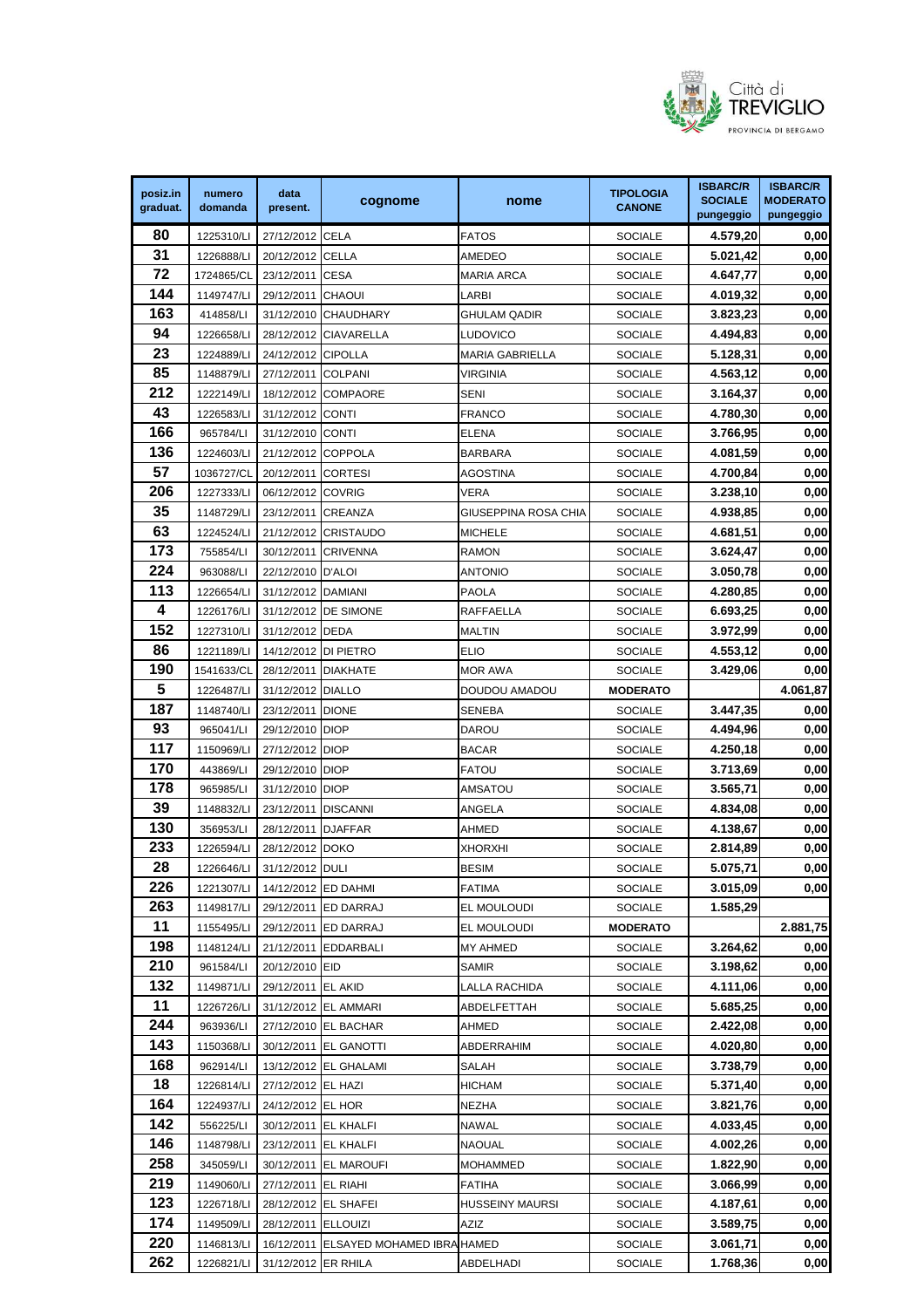

| posiz.in | numero     | data                | cognome                          | nome                  | <b>TIPOLOGIA</b> | <b>ISBARC/R</b><br><b>SOCIALE</b> | <b>ISBARC/R</b><br><b>MODERATO</b> |
|----------|------------|---------------------|----------------------------------|-----------------------|------------------|-----------------------------------|------------------------------------|
| graduat. | domanda    | present.            |                                  |                       | <b>CANONE</b>    | pungeggio                         | pungeggio                          |
| 69       | 1226325/LI | 31/12/2012 ESPOSITO |                                  | MARCO                 | <b>SOCIALE</b>   | 4.654,43                          | 0,00                               |
| 120      | 1227144/LI |                     | 31/12/2012 ET TAKHIM             | <b>EL MOSTAFA</b>     | <b>SOCIALE</b>   | 4.217,32                          | 0,00                               |
| 196      | 1150388/LI |                     | 30/12/2011 ET TOUZANY            | ABDELHADI             | <b>SOCIALE</b>   | 3.328,03                          | 0,00                               |
| 141      | 1752838/CL | 28/12/2011 EZZARAD  |                                  | KHALID                | <b>SOCIALE</b>   | 4.039,05                          | 0,00                               |
| 98       | 1656481/CL |                     | 28/12/2011 EZZEMBERGHER          | CLAUDIO               | <b>SOCIALE</b>   | 4.450,26                          | 0,00                               |
| 256      | 1226357/LI | 31/12/2012 FALAH    |                                  | RACHID                | <b>SOCIALE</b>   | 1.943,01                          | 0,00                               |
| 158      | 1148677/LI | 23/12/2011 FARAG    |                                  | HOSAM SABRY ABDEL     | <b>SOCIALE</b>   | 3.887,10                          | 0,00                               |
| 83       | 1226373/LI |                     | 31/12/2012 FARRUGGIA             | MARILENA              | <b>SOCIALE</b>   | 4.575,61                          | 0,00                               |
| 17       | 1226169/LI | 31/12/2012 FAZRY    |                                  | RACHIDA               | <b>SOCIALE</b>   | 5.402,08                          | 0,00                               |
| 47       | 1226808/LI | 31/12/2012 FELDI    |                                  | EZIO                  | <b>SOCIALE</b>   | 4.732,94                          | 0,00                               |
| 8        | 1226773/LI |                     | 31/12/2012 FERRANDI              | ROSANGELA             | <b>SOCIALE</b>   | 6.153,18                          | 0,00                               |
| 89       | 1227308/LI | 18/12/2012 FINARDI  |                                  | CONSUELO              | <b>SOCIALE</b>   | 4.535,77                          | 0,00                               |
| 68       | 556399/LI  |                     | 31/12/2012 FORCELLA              | <b>GIAN CARLO</b>     | <b>SOCIALE</b>   | 4.657,63                          | 0,00                               |
| 90       | 755488/LI  |                     | 20/12/2010 FUGAZZOLA             | RAFFAELLA             | <b>SOCIALE</b>   | 4.515,76                          | 0,00                               |
| 49       | 1009207/CL |                     | 29/12/2010 FUMAGALLI             | ERNESTA               | <b>SOCIALE</b>   | 4.720,11                          | 0,00                               |
| 26       | 1151112/LI | 30/12/2011 GAB ALLA |                                  | ATEF MOHAMED          | <b>SOCIALE</b>   | 5.087,89                          | 0,00                               |
| 8        | 1150331/LI | 30/12/2011 GATTI    |                                  | <b>ANTONIA</b>        | <b>MODERATO</b>  |                                   | 3.618,79                           |
| 74       | 1729370/CL | 22/12/2010 GAYE     |                                  | MAMADOU               | <b>SOCIALE</b>   | 4.637,62                          | 0,00                               |
| 171      | 961905/LI  | 20/12/2010 GJINI    |                                  | KOL                   | <b>SOCIALE</b>   | 3.656,07                          | 0,00                               |
| 231      | 1173465/CL | 31/12/2010 GOUTO    |                                  | DJATCHIHONON          | <b>SOCIALE</b>   | 2.922,66                          | 0,00                               |
| 108      | 757304/LI  | 28/12/2012 GRIPSHI  |                                  | GEZIM                 | <b>SOCIALE</b>   | 4.340,30                          | 0,00                               |
| 175      | 965921/LI  | 31/12/2010 GRYKA    |                                  | BESIM                 | <b>SOCIALE</b>   | 3.588,49                          | 0,00                               |
| 255      | 963903/LI  | 27/12/2010 GUEYE    |                                  | PAPA                  | <b>SOCIALE</b>   | 1.985,68                          |                                    |
| 10       | 1155491/LI | 27/12/2010 GUEYE    |                                  | PAPA                  | <b>MODERATO</b>  |                                   | 3.193,59                           |
| 52       | 965179/LI  | 29/12/2010 GUSMINI  |                                  | PAMELA                | <b>SOCIALE</b>   | 4.713,93                          | 0,00                               |
| 165      | 1148111/LI | 21/12/2011 HALIBI   |                                  | CHERKI                | <b>SOCIALE</b>   | 3.768,34                          | 0,00                               |
| 112      | 1226623/LI | 31/12/2012 HARFOUF  |                                  | SAID                  | <b>SOCIALE</b>   | 4.294,44                          | 0,00                               |
| 134      | 757540/LI  | 27/12/2010 HASSAN   |                                  | SHAHBAZ               | <b>SOCIALE</b>   | 4.101,08                          | 0,00                               |
| 238      | 1226168/LI | 31/12/2012 HASSAN   |                                  | ALAA ABDELALIM HASSA  | <b>SOCIALE</b>   | 2.717,42                          | 0,00                               |
| 9        | 1150075/LI | 13/12/2012 HEGAZY   |                                  | IBRAHIM EL SAYED AHME | <b>SOCIALE</b>   | 6.108,81                          | 0,00                               |
| 62       | 962831/LI  | 22/12/2010 HEGAZY   |                                  | SALAH                 | <b>SOCIALE</b>   | 4.693,62                          | 0,00                               |
| 37       | 966101/LI  | 31/12/2010 HIGAZY   |                                  | HAMDY SAID RADWAN     | <b>SOCIALE</b>   | 4.888,52                          | 0,00                               |
| 169      | 1226853/LI | 27/12/2012 HIMA     |                                  | <b>SERVETE</b>        | <b>SOCIALE</b>   | 3.714,73                          | 0.00                               |
| 182      | 965900/LI  | 31/12/2010 HORA     |                                  | IRYNA                 | <b>SOCIALE</b>   | 3.463,35                          | 0,00                               |
| 241      | 758099/LI  | 14/12/2011 HUSSAIN  |                                  | SHEIKH AZAM           | <b>SOCIALE</b>   | 2.569,69                          | 0,00                               |
| 149      | 1150106/LI | 30/12/2011 IFTIKHAR |                                  | AHMED                 | <b>SOCIALE</b>   | 3.975,78                          | 0,00                               |
| 78       | 1762986/CL | 31/12/2010 ISMAIEL  |                                  | <b>ASHRAF</b>         | <b>SOCIALE</b>   | 4.591,66                          | 0,00                               |
| 147      | 1147675/LI |                     | 20/12/2011 ISMAIL IBRAHIM ISMAIL | REDA                  | <b>SOCIALE</b>   | 3.993,67                          | 0,00                               |
| 186      | 1149471/LI | 28/12/2011 KAISAR   |                                  | FARAN                 | <b>SOCIALE</b>   | 3.451,19                          | 0,00                               |
| 59       | 1113459/CL |                     | 31/12/2010 KANTENGWA             | ANATHOLIE             | <b>SOCIALE</b>   | 4.698,43                          | 0,00                               |
| 228      | 345119/LI  | 29/12/2011 KANTER   |                                  | ABDENBI               | <b>SOCIALE</b>   | 3.014,02                          | 0,00                               |
| 100      | 1227278/LI | 28/12/2012 KHADDA   |                                  | ABDERRAHMAN           | <b>SOCIALE</b>   | 4.418,72                          | 0,00                               |
| 126      | 1036244/CL | 28/12/2011 KHADDA   |                                  | EL MOSTAFA            | <b>SOCIALE</b>   | 4.166,95                          | 0,00                               |
| 150      | 1222263/LI | 18/12/2012 KHADDA   |                                  | ALLAL                 | <b>SOCIALE</b>   | 3.974,95                          | 0,00                               |
| 260      | 1226860/LI | 27/12/2012 KHADDA   |                                  | EL HASSAN             | <b>SOCIALE</b>   | 1.787,83                          | 0,00                               |
| 114      | 965911/LI  | 04/12/2012 KHALIL   |                                  | NADIA                 | <b>SOCIALE</b>   | 4.280,47                          | 0,00                               |
| 257      | 1149561/LI | 28/12/2011 KHAN     |                                  | MAHDI                 | <b>SOCIALE</b>   | 1.934,25                          | 0,00                               |
| 225      | 1221881/LI | 17/12/2012 KITAY    |                                  | RAMAZAN               | <b>SOCIALE</b>   | 3.041,70                          | 0,00                               |
| 222      | 966071/LI  | 31/12/2010 KODRA    |                                  | ESMERALDA             | <b>SOCIALE</b>   | 3.056,08                          | 0,00                               |
| 200      | 1227238/LI | 31/12/2012 KRCH     |                                  | KACEM                 | <b>SOCIALE</b>   | 3.262,49                          | 0,00                               |
| 129      | 1226227/LI | 28/12/2012 KUPASI   |                                  | ALTIN                 | <b>SOCIALE</b>   | 4.147,20                          | 0,00                               |
| 36       | 1226714/LI |                     | 31/12/2012 LA BARBERA            | MARIA TERESA          | <b>SOCIALE</b>   | 4.914,76                          | 0,00                               |
| 135      | 965855/LI  | 31/12/2010 LA FAUCI |                                  | MASSIMO               | <b>SOCIALE</b>   | 4.086,40                          | 0,00                               |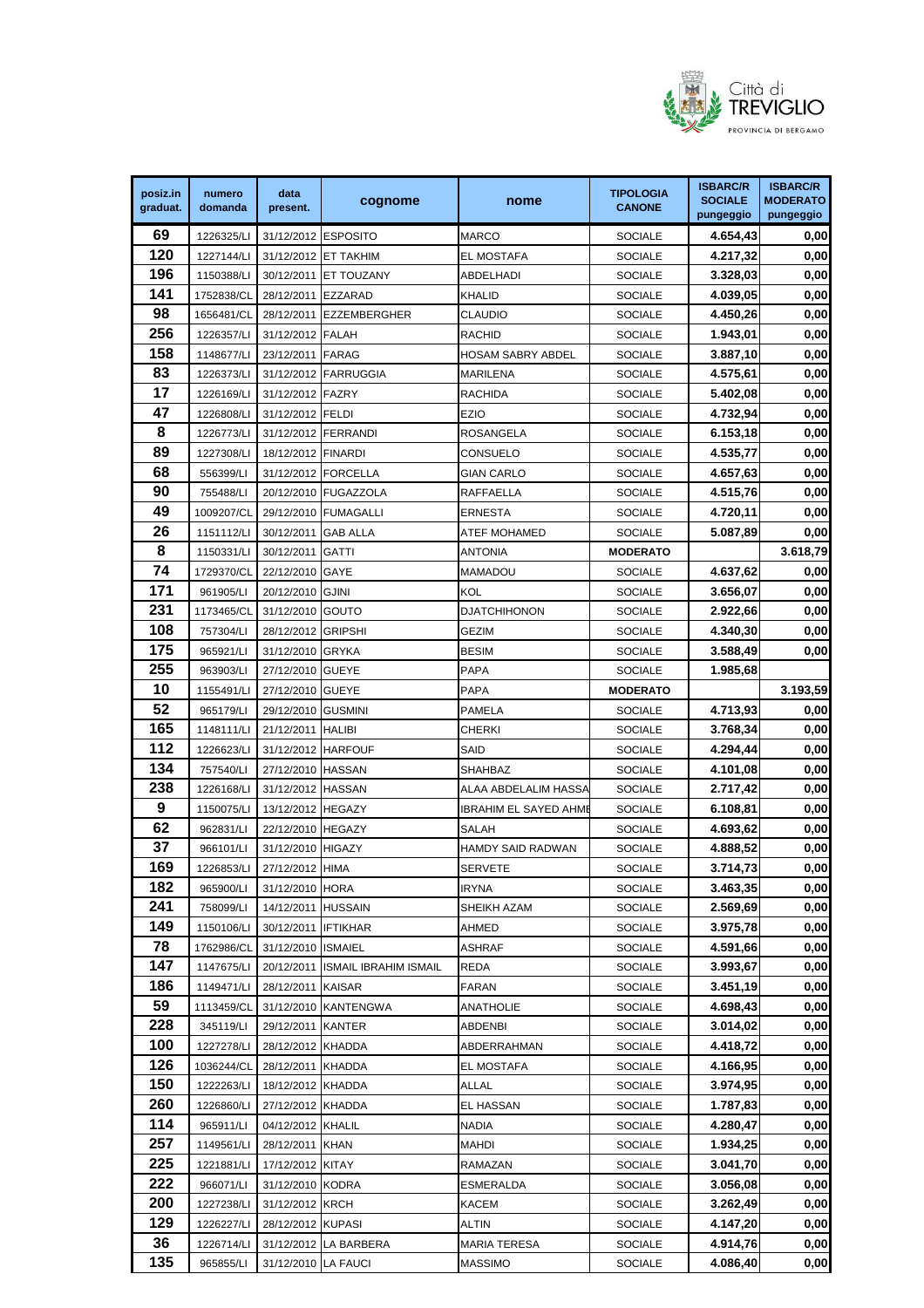

| posiz.in                | numero     | data                | cognome                      | nome                | <b>TIPOLOGIA</b> | <b>ISBARC/R</b><br><b>SOCIALE</b> | <b>ISBARC/R</b><br><b>MODERATO</b> |
|-------------------------|------------|---------------------|------------------------------|---------------------|------------------|-----------------------------------|------------------------------------|
| graduat.                | domanda    | present.            |                              |                     | <b>CANONE</b>    | pungeggio                         | pungeggio                          |
| 1                       | 1227347/LI | 06/12/2012 LA PORTA |                              | <b>ANTONIO</b>      | <b>MODERATO</b>  |                                   | 6.919,83                           |
| 223                     | 964073/LI  |                     | 27/12/2010 LAGHZALY          | MOHAMED             | <b>SOCIALE</b>   | 3.052,95                          | 0,00                               |
| 124                     | 757118/LI  | 16/08/2012 LALA     |                              | BLEDI               | <b>SOCIALE</b>   | 4.181,95                          | 0,00                               |
| 184                     | 1149526/LI | 28/12/2011 LAROUDI  |                              | ABDERRAHIM          | <b>SOCIALE</b>   | 3.455,20                          | 0,00                               |
| 4                       | 1221754/LI |                     | 17/12/2012 LEGRAMANDI        | SIMONE ANDREA       | <b>MODERATO</b>  |                                   | 4.069,33                           |
| $\overline{\mathbf{3}}$ | 1225266/LI | 27/12/2012 LEKA     |                              | DRILONA             | <b>SOCIALE</b>   | 6.806,64                          | 0,00                               |
| 159                     | 397352/LI  | 30/12/2011 LEMSAADI |                              | ZOUHAIR             | <b>SOCIALE</b>   | 3.886,54                          | 0,00                               |
| 252                     | 1226740/LI | 31/12/2012 LEMSAADI |                              | ABDELGHANI          | <b>SOCIALE</b>   | 2.040,65                          | 0,00                               |
| 21                      | 1226196/LI | 31/12/2012 LEO      |                              | LUCIA               | <b>SOCIALE</b>   | 5.181,54                          | 0,00                               |
| 193                     | 1149846/LI | 29/12/2011 LEYBYK   |                              | RAYISA              | <b>SOCIALE</b>   | 3.410,25                          | 0,00                               |
| 20                      | 1222874/LI | 19/12/2012 LIKMETA  |                              | ROZARTA             | <b>SOCIALE</b>   | 5.244,72                          | 0,00                               |
| 245                     | 1150320/LI | 20/12/2012 LO NARDO |                              | GIUSEPPINA          | <b>SOCIALE</b>   | 2.408,94                          | 0,00                               |
| 188                     | 1226516/LI | 31/12/2012 LO VERDE |                              | GIUSEPPE            | <b>SOCIALE</b>   | 3.437,62                          | 0,00                               |
| 204                     | 962851/LI  | 22/12/2010 LOUM     |                              | SAMBA               | <b>SOCIALE</b>   | 3.252,32                          | 0,00                               |
| 139                     | 1056362/CL |                     | 30/12/2011 LUBE MODENESI     | MARIA LUCIA         | <b>SOCIALE</b>   | 4.054,79                          | 0,00                               |
| 29                      | 1227287/LI | 31/12/2012 MAGGIONI |                              | <b>FLAVIA MARIA</b> | <b>SOCIALE</b>   | 5.045,75                          | 0,00                               |
| 235                     | 1150769/LI |                     | 30/12/2011 MAHBOUBALLAH      | HALIMA              | <b>SOCIALE</b>   | 2.777,18                          | 0,00                               |
| 10                      | 966135/LI  | 30/12/2011 MAHDY    |                              | SOLIMAN             | <b>SOCIALE</b>   | 6.105,28                          | 0,00                               |
| 197                     | 1227248/LI | 31/12/2012 MAHOI    |                              | OBAI                | <b>SOCIALE</b>   | 3.276,56                          | 0,00                               |
| 111                     | 961850/LI  | 20/12/2010 MAIONE   |                              | VINCENZO            | <b>SOCIALE</b>   | 4.329,32                          | 0,00                               |
| 121                     | 1147977/LI | 21/12/2011 MAKNANI  |                              | MILOUDA             | <b>SOCIALE</b>   | 4.197,87                          | 0,00                               |
| 106                     | 1725021/CL | 31/12/2010 MANZONI  |                              | IOLE                | <b>SOCIALE</b>   | 4.367,70                          | 0,00                               |
| 242                     | 1149429/LI | 28/12/2011 MARZANE  |                              | ELKBIR              | <b>SOCIALE</b>   | 2.552,34                          | 0,00                               |
| 205                     | 1151066/LI | 30/11/2011 MATAS    |                              | IURIE               | <b>SOCIALE</b>   | 3.238,36                          | 0,00                               |
| 243                     | 1149381/LI | 28/12/2011 MATOUAR  |                              | HICHAM              | <b>SOCIALE</b>   | 2.451,35                          | 0,00                               |
| 227                     | 1226084/LI |                     | 31/12/2012 MAZURKIEWICZ      | MALWINA             | <b>SOCIALE</b>   | 3.014,87                          | 0,00                               |
| 232                     | 1149106/LI | 27/12/2011 MEJDOUB  |                              | MOHAMMED            | <b>SOCIALE</b>   | 2.912,61                          | 0,00                               |
| 138                     | 1148174/LI | 21/12/2011 MELONI   |                              | SAMANTHA            | <b>SOCIALE</b>   | 4.061,04                          | 0,00                               |
| 48                      | 963999/LI  | 27/12/2010 MEMETI   |                              | FATIME              | <b>SOCIALE</b>   | 4.727,72                          | 0,00                               |
| 125                     | 1149798/LI | 29/12/2011 METANI   |                              | ALKET               | <b>SOCIALE</b>   | 4.177,50                          | 0,00                               |
| 66                      | 760653/LI  | 20/12/2010 MEZIANE  |                              | EL ARBI             | <b>SOCIALE</b>   | 4.661,48                          | 0,00                               |
| 41                      | 755656/LI  | 16/12/2011 MINEO    |                              | PAOLO               | <b>SOCIALE</b>   | 4.785,00                          | 0,00                               |
| 54                      | 965932/LI  | 31/12/2010 MINTAH   |                              | godwin              | <b>SOCIALE</b>   | 4.712,59                          | 0.00                               |
| 202                     | 1149327/LI | 20/11/2012 MISRE    |                              | KWAMI EDEM          | <b>SOCIALE</b>   | 3.258,48                          | 0,00                               |
| 44                      | 1227354/LI | 04/12/2012 MOHAMED  |                              | IBRAHIM MOHAMED     | <b>SOCIALE</b>   | 4.776,12                          | 0,00                               |
| 250                     | 753095/LI  |                     | 20/12/2010 MOHAMED           | AYMAN ADEL IBRAHIM  | <b>SOCIALE</b>   | 2.303,78                          | 0,00                               |
| $\mathbf{2}$            | 557313/LI  |                     | 23/12/2011 MOHAMMAD          | UZAIR               | <b>SOCIALE</b>   | 7.142,63                          | 0,00                               |
| 181                     | 964876/LI  |                     | 29/12/2010 MOHAMMAD          | SALEEM              | <b>SOCIALE</b>   | 3.464,92                          | 0,00                               |
| 234                     | 1149546/LI |                     | 28/12/2011 MOHAMMAD          | ZUBAIR              | <b>SOCIALE</b>   | 2.778,91                          | 0,00                               |
| 151                     | 749075/LI  | 23/12/2011 MOHSIN   |                              | RAZA                | <b>SOCIALE</b>   | 3.974,59                          | 0,00                               |
| 75                      | 965798/LI  |                     | 31/12/2010 MONZIO COMPAGNONI | <b>EUGENIO</b>      | <b>SOCIALE</b>   | 4.612,57                          | 0,00                               |
| 30                      | 1144949/LI | 12/12/2011 MOSSALI  |                              | Bruno               | <b>SOCIALE</b>   | 5.039,04                          | 0,00                               |
| 101                     | 1226878/LI | 31/12/2012 MOUJAHID |                              | HAMID               | <b>SOCIALE</b>   | 4.402,02                          | 0,00                               |
| 209                     | 1221562/LI |                     | 17/12/2012 MOUKTAFI          | MOHAMED             | <b>SOCIALE</b>   | 3.202,27                          | 0,00                               |
| 116                     | 1150986/LI |                     | 31/12/2012 MOURTADA          | AZEDDINE            | <b>SOCIALE</b>   | 4.271,60                          | 0,00                               |
| 157                     | 1226841/LI |                     | 27/12/2012 MOUTAOUKIL        | ABDESSALEM          | <b>SOCIALE</b>   | 3.913,05                          | 0,00                               |
| 195                     | 1226114/LI | 31/12/2012 MUSA     |                              | NEIMA               | <b>SOCIALE</b>   | 3.363,47                          | 0,00                               |
| 247                     | 966090/LI  |                     | 28/12/2012 NAIT TALEB        | TAOUFIQ             | <b>SOCIALE</b>   | 2.378,68                          | 0,00                               |
| 103                     | 1227319/LI | 13/12/2012 NDIAYE   |                              | AMADOU              | <b>SOCIALE</b>   | 4.400,00                          | 0,00                               |
| 248                     | 1151080/LI | 30/12/2011 NDOCAJ   |                              | NDUE                | <b>SOCIALE</b>   | 2.376,77                          | 0,00                               |
| 65                      | 1226750/LI | 31/12/2012 NDRECA   |                              | PASHK               | <b>SOCIALE</b>   | 4.671,64                          | 0,00                               |
| 3                       | 1221532/LI | 17/12/2012 NEGRONI  |                              | LUISELLA            | <b>MODERATO</b>  |                                   | 4.070,83                           |
| 180                     | 965920/LI  | 31/12/2010 NICOTRA  |                              | GIUSEPPE            | <b>SOCIALE</b>   | 3.507,00                          | 0,00                               |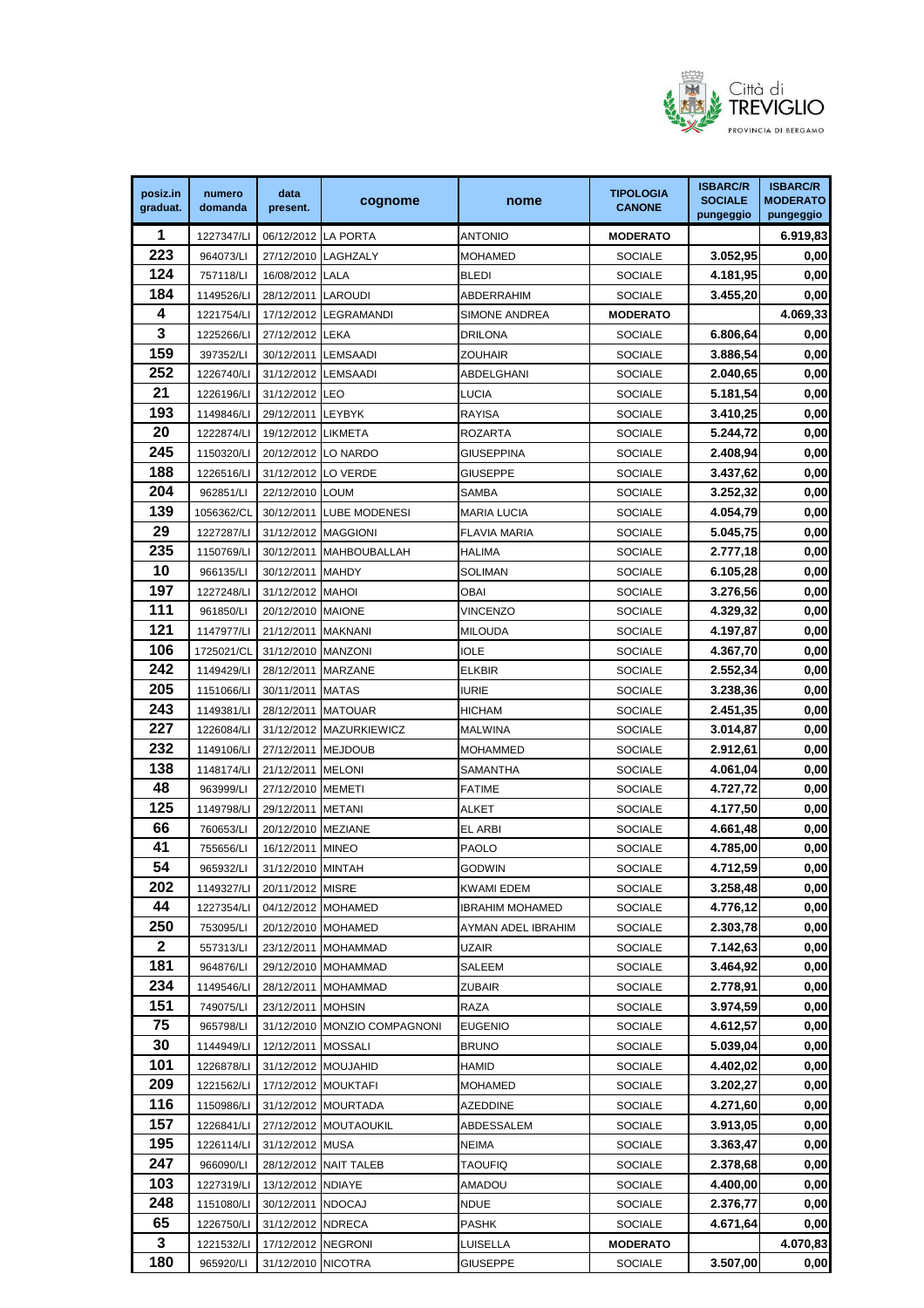

| posiz.in | numero     | data                          |                                        |                      | <b>TIPOLOGIA</b> | <b>ISBARC/R</b>             | <b>ISBARC/R</b>              |
|----------|------------|-------------------------------|----------------------------------------|----------------------|------------------|-----------------------------|------------------------------|
| graduat. | domanda    | present.                      | cognome                                | nome                 | <b>CANONE</b>    | <b>SOCIALE</b><br>pungeggio | <b>MODERATO</b><br>pungeggio |
| 79       | 1198880/CL |                               | 27/12/2012 NOVEMBRINI                  | <b>MAURIZIO</b>      | <b>SOCIALE</b>   | 4.587,32                    | 0,00                         |
| 145      | 757527/LI  |                               | 30/12/2011 NZOYISENGA                  | JOSIANNE             | <b>SOCIALE</b>   | 4.002,58                    | 0,00                         |
| 208      | 1226563/LI |                               | 31/12/2012 OCHOA SANCHEZ               | ALEX JAVIER          | <b>SOCIALE</b>   | 3.208,91                    | 0,00                         |
| 167      | 1150976/LI | 16/08/2012 ODUNWO             |                                        | SOPHIA               | <b>SOCIALE</b>   | 3.740,36                    | 0,00                         |
| 104      | 1031756/CL | 27/12/2010 OTABIL             |                                        | ALFRED               | <b>SOCIALE</b>   | 4.381,68                    | 0,00                         |
| 213      | 1226737/LI | 28/12/2012 OUADANI            |                                        | ISSAM                | <b>SOCIALE</b>   | 3.161,90                    | 0,00                         |
| 176      | 1226879/LI | 20/12/2012 PALI               |                                        | ARTUR                | <b>SOCIALE</b>   | 3.581,49                    | 0,00                         |
| 38       | 1226252/LI | 28/12/2012 PALOMBA            |                                        | VINCENZINA           | <b>SOCIALE</b>   | 4.867,39                    | 0,00                         |
| 9        | 1227084/LI |                               | 31/12/2012 PAPASIDERO                  | <b>GIUSEPPE</b>      | <b>MODERATO</b>  |                             | 3.294,17                     |
| 131      | 1266567/CL |                               | 28/12/2012 PAPPALARDO                  | <b>MONICA</b>        | <b>SOCIALE</b>   | 4.125,09                    | 0,00                         |
| 81       | 1226801/LI |                               | 28/12/2012 PASSARELLI                  | ANTONIO              | <b>SOCIALE</b>   | 4.579,20                    | 0,00                         |
| 40       | 1736935/CL | 12/11/2012 PATELLI            |                                        | LETIZIA              | <b>SOCIALE</b>   | 4.816,90                    | 0,00                         |
| 246      | 1224967/LI |                               | 24/12/2012 PENA LEON                   | <b>JUAN JAMPIER</b>  | <b>SOCIALE</b>   | 2.384,53                    | 0,00                         |
| 53       | 966278/LI  | 28/12/2011 PEPAJ              |                                        | VALENTINA            | <b>SOCIALE</b>   | 4.713,58                    | 0,00                         |
| 34       | 1150049/LI | 24/09/2012 PEREGO             |                                        | PAOLO                | <b>SOCIALE</b>   | 4.949,31                    | 0,00                         |
| 154      | 1226100/LI |                               | 31/12/2012 PERSHQEFNI                  | ALBANA               | <b>SOCIALE</b>   | 3.918,68                    | 0,00                         |
| 251      | 403384/LI  | 30/12/2011 PICCOLI            |                                        | <b>JULIO EDUARDO</b> | <b>SOCIALE</b>   | 2.103,54                    | 0,00                         |
| 140      | 1226550/LI | 31/12/2012 PREKAJ             |                                        | ILIRJAN              | <b>SOCIALE</b>   | 4.040,91                    | 0,00                         |
| 42       | 1151054/LI |                               | 09/08/2012 PROVENZI                    | ESTER                | <b>SOCIALE</b>   | 4.785,00                    | 0,00                         |
| 115      | 1150549/LI | 30/12/2011 RAHIL              |                                        | ABDELHADI            | <b>SOCIALE</b>   | 4.278,33                    | 0,00                         |
| 102      | 1226651/LI | 28/12/2012 RDIMI              |                                        | SAID                 | <b>SOCIALE</b>   | 4.400,73                    | 0,00                         |
| 58       | 965844/LI  | 28/12/2012 REDAELLI           |                                        | LUIGI                | <b>SOCIALE</b>   | 4.700,01                    | 0,00                         |
| 88       | 1150066/LI | 30/12/2011 REDAELLI           |                                        | TANIA                | <b>SOCIALE</b>   | 4.540,40                    | 0,00                         |
| 221      | 961668/LI  | 31/12/2012 REDAELLI           |                                        | ANGELA               | <b>SOCIALE</b>   | 3.060,18                    | 0,00                         |
| 7        | 356032/LI  | 29/12/2011 REDAELLI           |                                        | ROSA RACHELE         | <b>MODERATO</b>  |                             | 3.731,94                     |
| 87       | 1147026/LI | 19/12/2011 REMONTI            |                                        | LUIGI                | <b>SOCIALE</b>   | 4.541,88                    | 0,00                         |
| 91       | 1226613/LI | 31/12/2012 RESMINI            |                                        | <b>MARIO</b>         | <b>SOCIALE</b>   | 4.506,34                    | 0,00                         |
| 46       | 458823/LI  | 29/12/2010 RIVA               |                                        | monia                | <b>SOCIALE</b>   | 4.756,59                    | 0,00                         |
| 177      | 964896/LI  |                               | 29/12/2010 ROCCIOLA                    | CLAUDIO              | <b>SOCIALE</b>   | 3.580,04                    | 0,00                         |
| 61       | 1148059/LI | 21/12/2011 ROCCO              |                                        | MATTEO               | <b>SOCIALE</b>   | 4.693,67                    | 0,00                         |
| 76       | 1226506/LI | 31/12/2012 RONCHI             |                                        | MARIATERESA          | <b>SOCIALE</b>   | 4.597,67                    | 0,00                         |
| 122      | 1226535/LI | 31/12/2012 RONCHI             |                                        | PIERANTONIO          | <b>SOCIALE</b>   | 4.190,67                    | 0,00                         |
| 216      | 965781/LI  | 31/12/2010 RUBAGA             |                                        | <b>ROSELLA</b>       | <b>SOCIALE</b>   | 3.104,94                    | 0,00                         |
| 183      | 1226999/LI | 31/12/2012 RUSTAJ             |                                        | DRITAN               | <b>SOCIALE</b>   | 3.459,53                    | 0,00                         |
| 107      | 964129/LI  | 27/12/2011 SABAOUI            |                                        | SAID                 | <b>SOCIALE</b>   | 4.348,14                    | 0,00                         |
| 237      | 1224917/LI |                               | 24/12/2012 SAID MAHMOUD HASSANEMAHMOUD |                      | <b>SOCIALE</b>   | 2.737,41                    | 0,00                         |
| 264      | 958915/LI  | 27/12/2011 SAJA               |                                        | TEODORO              | <b>SOCIALE</b>   | 1.500,65                    |                              |
| 71       | 442474/LI  |                               | 23/12/2011 SANFILIPPO                  | MARIA ANTONIA        | <b>SOCIALE</b>   | 4.648,53                    | 0,00                         |
| 6        | 1225977/LI |                               | 31/12/2012 SANGALETTI                  | GIUSEPPINA           | <b>SOCIALE</b>   | 6.412,83                    | 0,00                         |
| 64       | 1226501/LI | 31/12/2012 SAVIO              |                                        | GIANLUIGI            | <b>SOCIALE</b>   | 4.679,36                    | 0,00                         |
| 82       | 958323/LI  |                               | 09/12/2010 SCHIFANO                    | DEBORA               | <b>SOCIALE</b>   | 4.575,65                    | 0,00                         |
| 218      | 1115553/CL | 31/12/2010 SELIMAN            |                                        | ABD EL BASIR SELIMAN | <b>SOCIALE</b>   | 3.094,86                    | 0,00                         |
| 5        | 1226749/LI |                               | 28/12/2012 SELVAGGIO                   | GIOVANNA             | <b>SOCIALE</b>   | 6.494,78                    | 0,00                         |
| 214      | 1150604/LI | 30/12/2011 SEMOLI             |                                        | MASSIMILIANO         | <b>SOCIALE</b>   | 3.140,72                    | 0,00                         |
| 229      | 1150812/LI | 30/12/2011 SIMEONE            |                                        | FRANCESCO            | <b>SOCIALE</b>   | 3.011,00                    | 0,00                         |
| 191      | 1148709/LI | 23/12/2011 SOBH               |                                        | ELSAYED ABD ELRAHMA  | <b>SOCIALE</b>   | 3.419,53                    | 0,00                         |
| 160      | 1226870/LI |                               | 28/12/2012 SOZA POMA                   | TERESA               | <b>SOCIALE</b>   | 3.883,39                    | 0,00                         |
| 192      | 1222738/LI |                               | 19/12/2012 SPATUZZA                    | GIUSEPPA             | <b>SOCIALE</b>   | 3.418,29                    | 0,00                         |
| 24       | 347825/LI  | 27/12/2012 STUCCHI            |                                        | MILENA               | <b>SOCIALE</b>   | 5.101,64                    | 0,00                         |
| 211      | 458307/LI  | 31/12/2010 SYKU               |                                        | BARDH                | <b>SOCIALE</b>   | 3.179,32                    | 0,00                         |
| 14       | 1226689/LI | 28/12/2012 TAKHIM             |                                        | AHMED                | <b>SOCIALE</b>   | 5.494,18                    | 0,00                         |
| 96       | 1148120/LI | 21/12/2011 TAKHIM             |                                        | MOHAMED              | <b>SOCIALE</b>   | 4.482,71                    | 0,00                         |
| 162      |            | 1145896/LI  14/12/2011 TAKHIM |                                        | MOHAMED              | <b>SOCIALE</b>   | 3.828,29                    | 0,00                         |